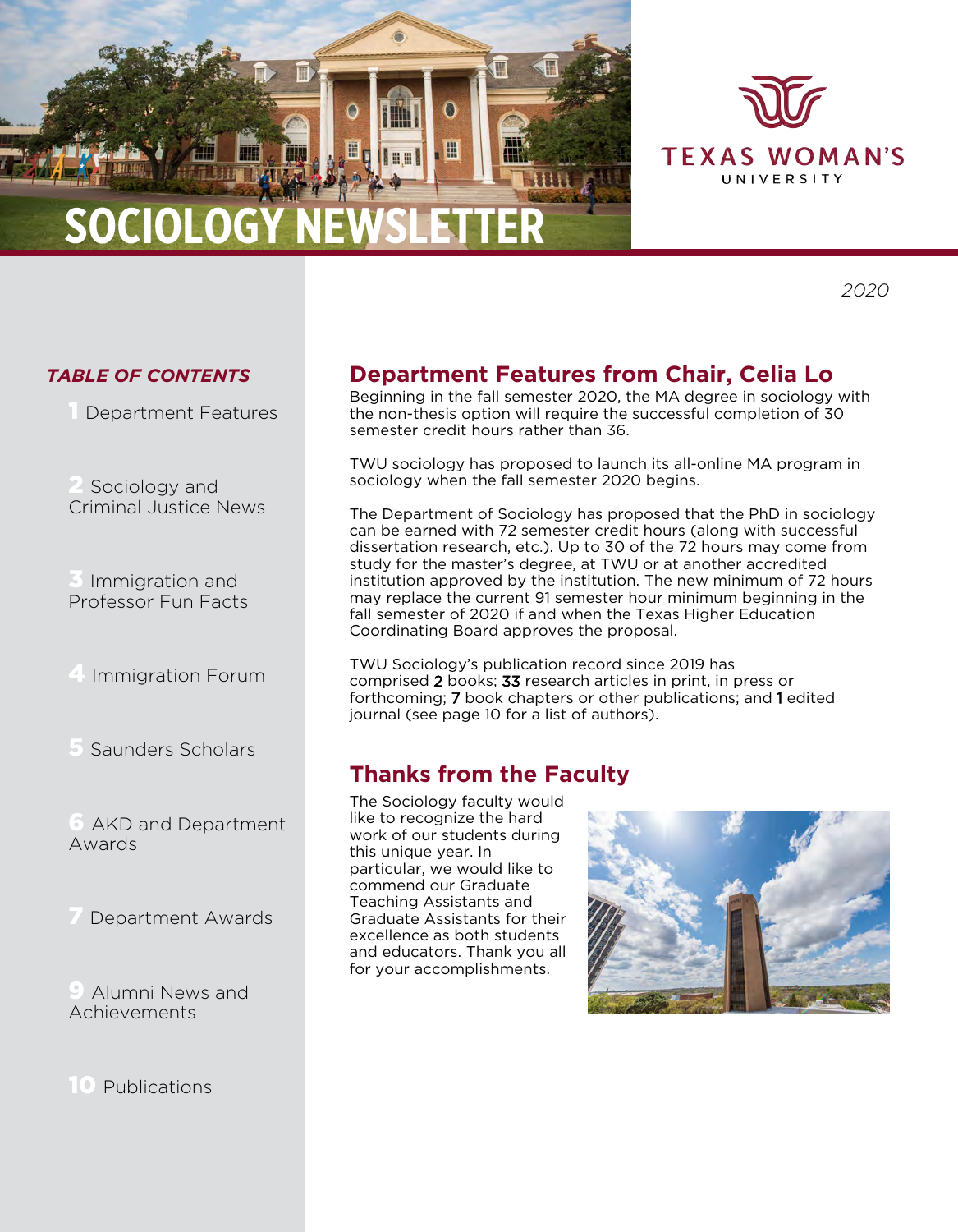#### **Undergraduate Sociology Program**

By: Dr. Celia Lo, Sociology Department Chair and Professor

The year that's winding down has been another winning one for TWU's undergraduate program in sociology. Our reputation as a top choice for prospective students in Texas and elsewhere just kept on growing. Early in 2020, our online sociology program was listed third nationally by Great Value Online Colleges for a Sociology Degree. Four years ago, TWU was named The Best Schools' 17thbest U.S. online sociology program, and last year we were identified by sociologyschools.com as having a place in the top 13% of the nation's sociology degree programs. We offer a high-quality education and we are affordable, the data attest. During a recent self-study facilitating a five-year external review of the undergraduate sociology degree, the numbers showed an average GPA of 3.1 for TWU's sociology majors in 2018–19, versus 2.9 in 2013–14. Comparing the same two academic years, the number of degrees awarded jumped from 14 to 49. The sociology faculty takes pride in these successes and is committed to ongoing student achievement in the years ahead.

#### **Criminal Justice Department News**

By: Dr. James Williams, Professor and Criminal Justice Director

The criminal justice program is continuing its regular program of developing new and innovative courses for our majors, minors and anyone interested in criminal justice-related issues. In the May 2020 term, we will offer a course titled The Sociology of Mass Murder. We will look at what is known about the nature, patterns and causes of events such as school shootings, mass shootings in places like El Paso, Las Vegas, Midland-Odessa, family killings and political terrorism. Other new courses we are planning for the future include courses in

cybercrime, terrorism and whitecollar crime.

 In other news, I am pleased to share with you some information from our recently completed selfstudy. We conduct these selfstudies every five years. As part of the study, we examined data from the State of Texas on what our graduates are doing after they completed their degrees. For those about whom the state located information, 100% of our graduates during this five year period were either working, continued in further higher education or were working and also enrolled in further higher education. In addition, our graduates over the last five years had an average GPA of 3.2.

#### **Important Changes in the Graduate Program**

By: Dr. Philip Yang, Sociology Graduate Program Director

Because of the condensed space for the newsletter as a result of the COVID-19 crisis, I will only highlight three important changes in our PhD and MA programs.

 One important forthcoming change lies in our PhD curriculum. This academic year, the Graduate Council approved a change in the minimum credit hours for PhD programs at TWU initiated by our program. We applied and

received approval from the Graduate Council for reducing our total credit hours for our PhD program from 91 credit hours to 72 credit hours beyond a bachelor's degree and 42 credit hours beyond a master's degree. This proposed change is being submitted to the Texas Higher Education Coordinating Board for the final approval to take effect in the Fall Semester of 2020. This change will bring us on a par with the PhD curriculum in sociology at UNT.

 Another important change is that the Graduate Council granted our request to create an online option for our MA program to begin in the fall semester of 2020. We are working with the Distance Learning Committee to figure out details for implementation.

 The third change is that the Graduate Council approved our request to reduce the total credit hours for the non-thesis option of our MA program from 36 hours to 30 hours to begin in the fall semester of 2020.

#### **Immigration and Cultural Competency**

By: Dr. Paul D.C. Bones

Many of our students come from diverse cultural backgrounds, including international students. As faculty, I think it's important to

#### **Sociology Grad Students Win Prestigious University Research Award**

Dr. Yang, Sociology Graduate Program Director, and the entire sociology department would like to congratulate Hollie Teague for winning the 2020 Graduate Council Award for Exceptional, Original Scholarship! This is the third time in a row a graduate student in sociology has won this highly competitive university award. William Ash-Houchen and Heather Gerling won it in the last two years.



Hollie's research focuses on the history of inequality in North Texas and Oklahoma, particularly in terms of race, class and gender. Five of her articles on that subject have been accepted by peer-reviewed scholarly publications. She notes that this award "encourages me to continue scholarly activity at TWU and will help fund my continued graduate studies."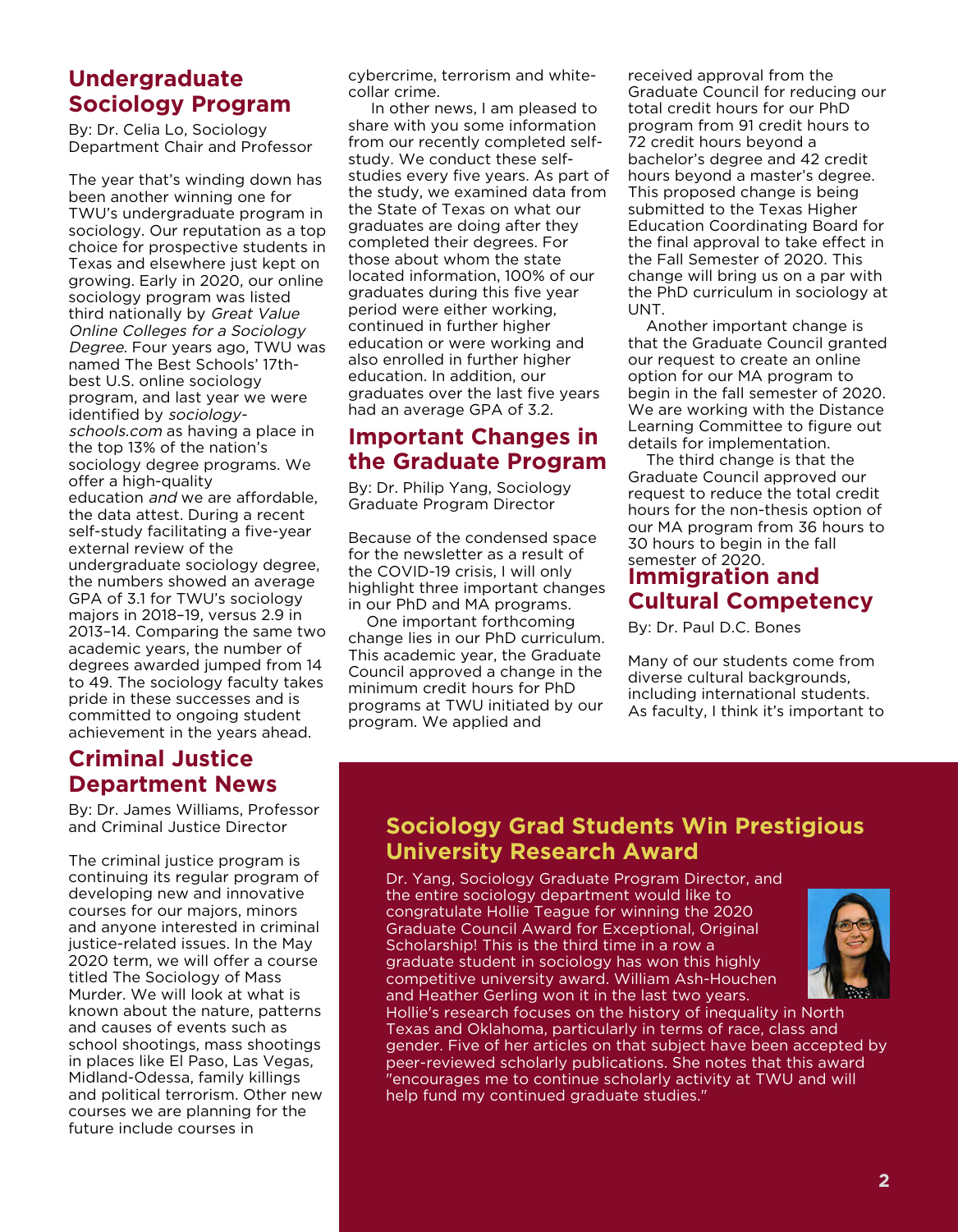remember that international students (documented and undocumented) have a unique set of circumstances that affect their education. As someone with very little personal experience outside of the U.S., I try to keep that in mind when planning lectures and talking to my students. This is true not just for the topic of immigration, but anything really. Since I lack the cultural capital to understand what it is like to immigrate to a foreign country, I invite my students to share their experiences with their home cultures, as well as the culture of Texas. I feel it is important for educators to admit when they know less about a subject than their students, particularly when that subject is so personal to them. Part of how we gain cultural capital is by asking and learning.

#### **Supporting Hispanic Students at TWU**

By: Dr. Jessica Gullion

As a Hispanic Serving Institution (HSI), we know that we have students at TWU who are directly impacted by the Trump administration's focus on building a wall between the southern U.S. and Mexico, and by raids done by immigration agents. I think it's important for us to find ways to support these students. That support happens in a variety of ways. We have a wonderful diversity center that has programming on Hispanic issues; free legal support for students who need it; counseling services; and mentoring programs, just to name a few. Whether they are immigrants or not, I believe that the distinction of HSI should compel us to make TWU a supportive environment for Hispanic students.

#### **Immigration and Ethnicity**

By: Celia Lo PhD

Nearly all Americans have at least one ancestor who was once an immigrant to what is now the



*Dr. Celia Lo and her dog Lily*

## **Professor Fun Facts:**

"Some may not know I have a woodworking side business. As an academic, I feel it's important to have a hobby that involves creating something tangible to compliment the unseen sides of academic life." – Dr. Paul D.C. Bones

"I come from a family of professional rock climbers. While I'm not as good at it as I used to be, I still love climbing." – Dr. Jessica Gullion

"Lily is my beautiful two-year-old 'English cream' coated golden retriever, who loves to laze on the couch with me snacking, and who works at supervising me everywhere: at the computer, doing the cooking and cleaning, getting our steps in on daily walks in the neighborhood. One favorite of Lily's is sleeping beside me on the human bed, and another is playtime with her sister, who lives at my next-door neighbors' house." -Dr. Celia Lo

"I was the editor of a book (reader) on migration and globalization!" – Dr. Mahmoud Sadri

"I've lived in Russia four different times." – Dr. James Williams

"I am a Lakers fan." – Dr. Philip Yang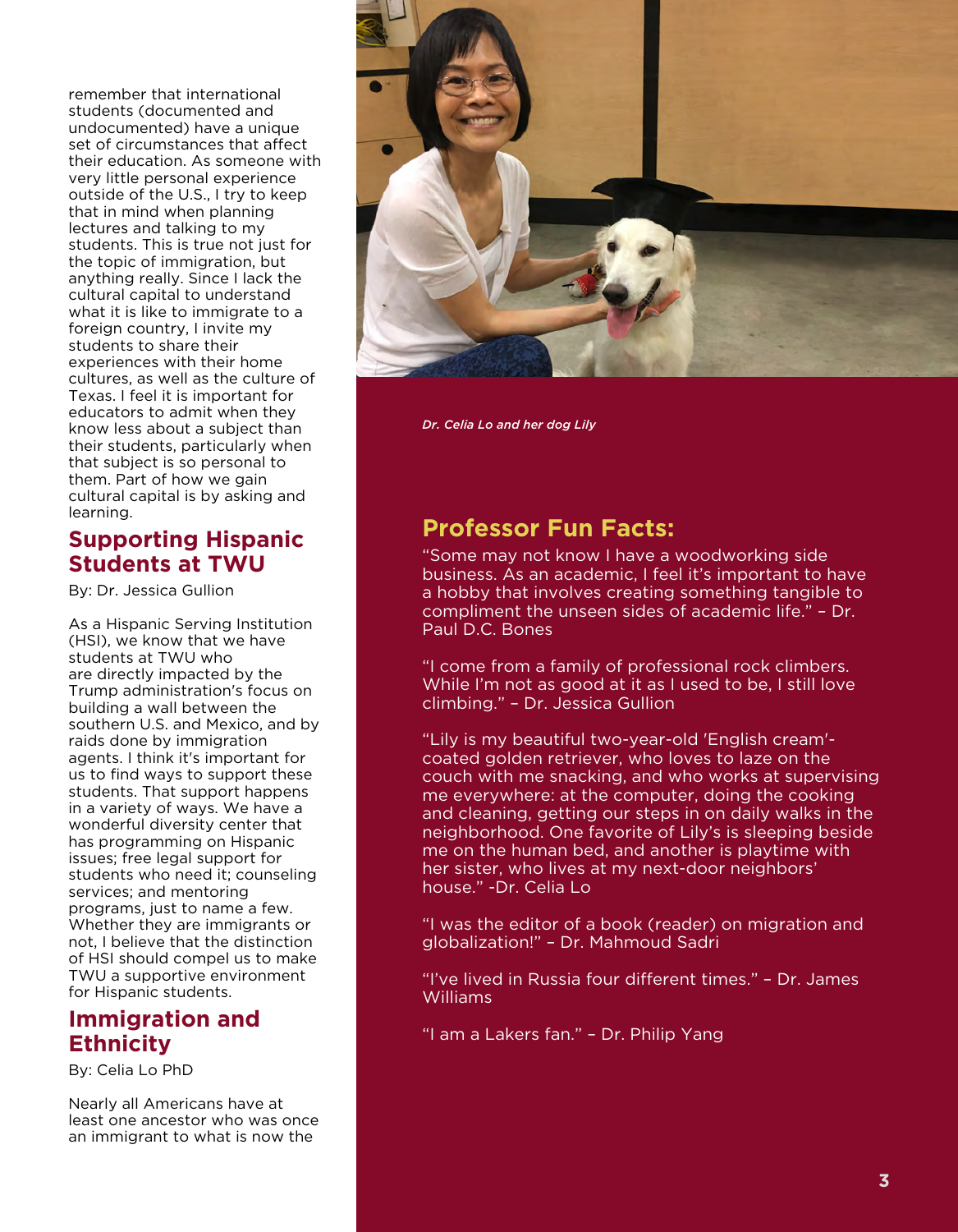

United States. Despite this fact, to be an immigrant in this nation today is to be subject to stereotyping, resentment and worse. For groups of immigrants having minority race or ethnicity, stereotyping and the other attitudes and behaviors of nonimmigrants can be powerful enough to exclude the former from the American "mainstream." Its unfamiliarity with such immigrant groups' cultures and backgrounds tends to lead the general public to crude categorization of immigrants into groups such as Asians, Hispanics or Africans. Seeing people in such crude categories and stereotyping them accordingly is a widespread phenomenon that may present a barrier against development of adequate policies and practices for addressing immigrant groups' real needs. Inadequate policies and practices spawn social problems.

 My research results describing the interplay of immigration, ethnicity and health have confirmed how very influential structural and cultural factors in countries of origin can be when it comes to perception and behavior within immigrant groups in the U.S. In our past, recognizing, accepting and learning to value humans' intercultural differences (though this has typically comprised a slow, fraught, imperfect process) has provided us with an abundant resource—Americans themselves—that has been key to making this society strong, productive and hopeful. One might even say "great."



## **Transmigration in the Postmodern Era**

By: Dr. Mahmoud Sadri

Nobody has studied the central reality of the United States immigration better than sociologists.

 The first department of sociology in history, at the University of Chicago, undertook the first systematic study of immigrant communities. The five-volume "Polish Peasant in Europe and America" was one of the first fruits of this labor. Robert E. Park trained a generation of scholars whose interest in immigration is apparent from the titles of their books: "The Gang," "The Hobo," "The Ghetto," "Gold Coast and the Slum," and "The Taxi Dance Hall." Jane Addams, a close associate of the Chicago sociologists, founded the famous "Hull House" that attended to immigrant needs.

 Those scholarly efforts continue today. Now, like then, we need to coin new words, words like "Transmigrants" or cultural amphibians, to understand the changing nature of immigration. Transmigrants do not "assimilate" but "incorporate." Let me just leave you with two metaphors that illustrate the nature of the "transmigration" phenomenon: "Astronauts" are what Chinese-Americans call



the businessmen who spend a substantial amount of time at 30,000 feet traveling back and forth between the two countries. Full members of both societies, with roots in both cultures, they have never had to make the transition from one identity to the other. The second metaphor is "Sea Turtles:" the Indian-American community's humorous term for the Indian professionals who succeed in establishing a life here but then return to the Indian shores to choose a partner.

#### **Countering Myths About Immigration**

By: Dr. James L. Williams

American political discourse about immigration abounds with stereotypes and misconceptions. Here are some of the facts we need to communicate: new research suggests that immigrants are more likely than native-born workers to create jobs. Immigrants commit less crime than non-immigrants. Undocumented immigrants contribute about 12 billion dollars a year to Social Security without receiving any benefits. Immigrants don't take jobs from native-born residents. Immigrants pay more in taxes than they receive in services or benefits. For a country such as the U.S. with a relatively low fertility rate, immigrants are an essential source of population growth. Taken together, research suggests we actually need more immigrants rather than fewer.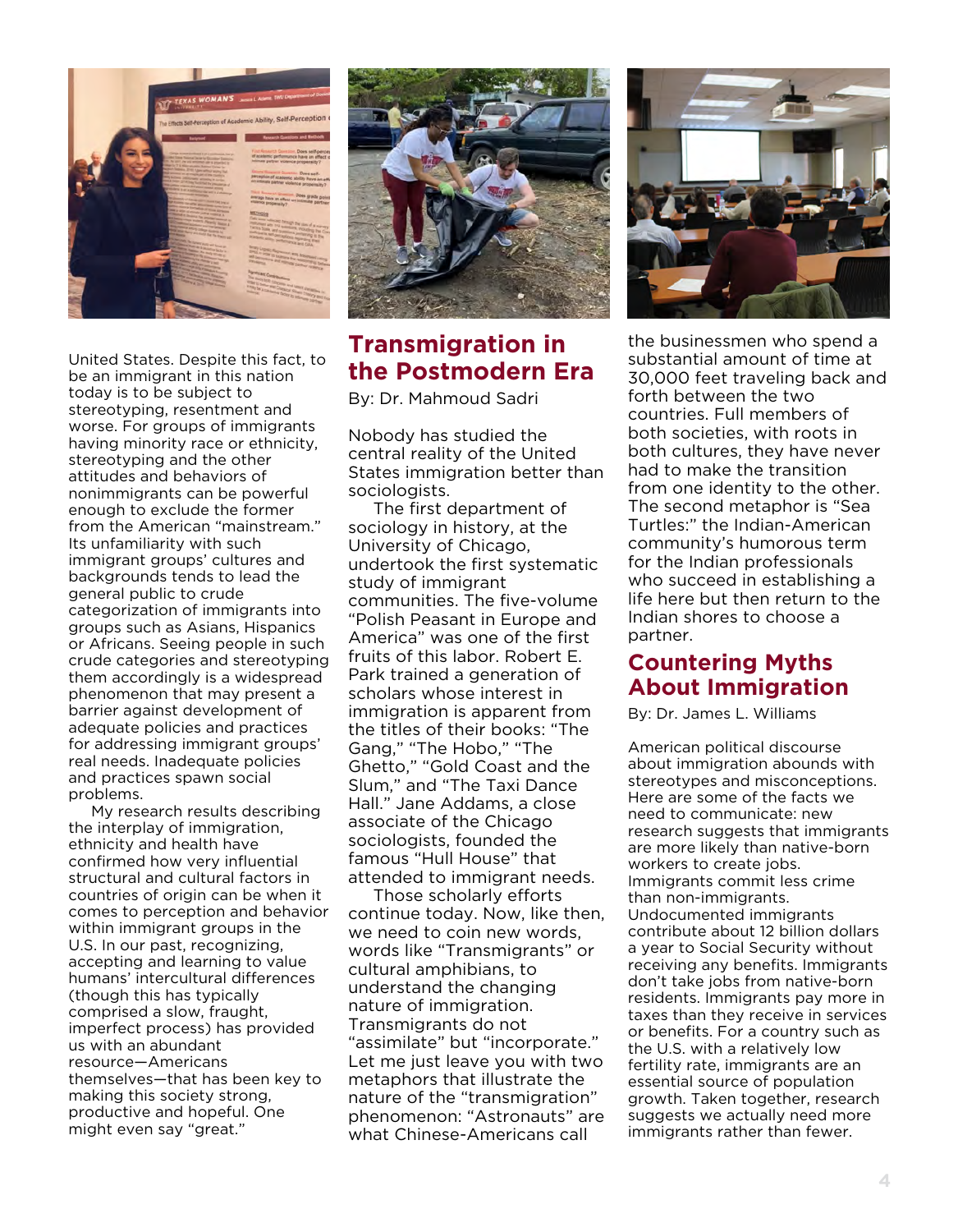Sociologists have an important role to play in countering antiimmigrant rhetoric and misguided stereotypes. We need to do more to let our voices be heard over the flood of anti-immigrant rhetoric that populates today's media landscape.

#### **Immigrants in America**

By: Dr. Philip Yang

As we all know, the United States is "a nation of immigrants." Except for Native Americans, every American is an immigrant or a descendant of immigrants. I am an immigrant myself.

 Immigration is one of my key areas of expertise. I have published books and many articles on immigration. Evidence consistently shows that immigration makes America stronger, not weaker. We also know that immigration is often used as an issue by some politicians for scapegoating and for their political gains. In good times, immigrants are welcome; but in bad times, immigrants are often blamed for America's problems.

 We should understand immigration, treat immigrants fairly and appreciate the contributions of immigrants to American culture and society. We should develop a reasonable, sensible and balanced immigration policy so that immigrants will feel welcome, make America home and contribute more to America.

#### **Mary L. Saunders Scholarship**

The Mary L. Saunders Scholarship is a \$15,000 scholarship awarded to two doctoral students. This award is intended to alleviate them of other duties so that they can focus on research and publications. Michael Winters and Jessica Adame were the award



recipients this last school year. They describe some of the opportunities this award has given them below.

 "As a result of the Mary Saunders' Scholarship, I have been able to fully develop my courses so I can include well-researched and produced video lectures for each module. Because of the time allotted to me by the schedule, I have been conditionally accepted for a book chapter on queer criminology. I have also been able to work with Dr. Paul Bones on a book chapter on the sociology of horror. Additionally, I've been able to take part in several public sociology endeavors, including a guest lecture on animal

#### **Aubree Evans Awarded Virginia C. Dykes Scholarship**

PhD student Aubree Evans was awarded the Virginia C. Dykes Award for the College of Arts and Sciences. This scholarship is awarded to a student for academic excellence and career achievements. Aubree's work as a student at TWU and as the Director of Professional Learning for a non-profit is focused on student-centered teaching and learning in higher education. Amongst many contributions she has made to the betterment of higher education, she organized the Student for Teaching and Assignment Recognition Symposium, in which faculty presented to the entire TWU teaching and learning community about effective teaching practices. She plans to use the award to help fund her coursework and dissertation hours focused on student perceptions of power in the classroom.

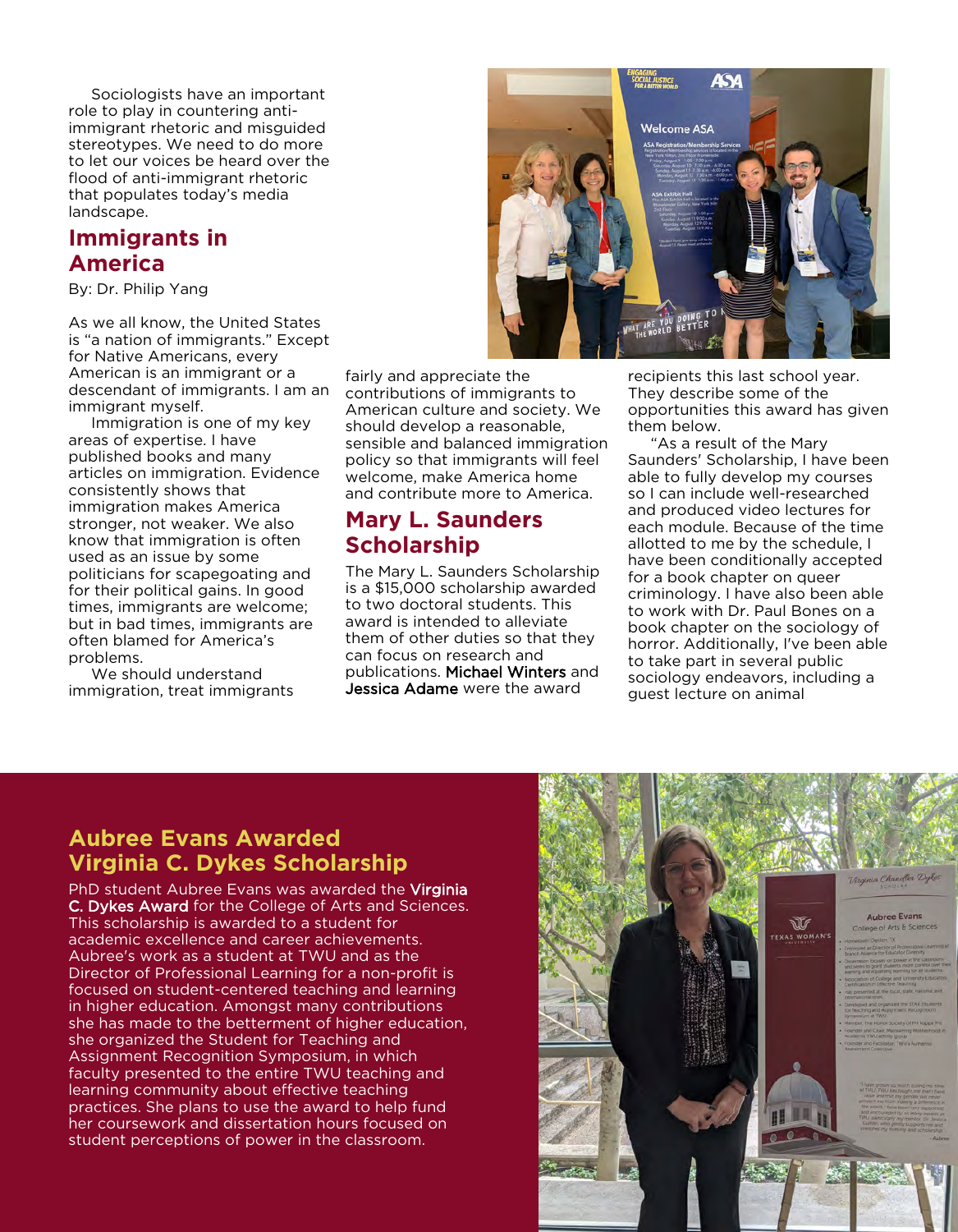domestication and as a guest speaker on cyberbullying prevention at a local elementary school." – Michael Winters

 "While the scholarship definitely did allow me to become a stronger scholar, it also granted me the time to become a better teacher, student and even mother. During my time as a recipient I was able to publish in a high impact journal, and another has been submitted for publication. The first publication pertained to the physical health of subethnic Hispanics. This important area of literature sheds light on the many different subgroups in the Hispanic community that often are overlooked and lumped together, thus, often yield inadequate findings in the literature. Similarly, my most recent article submission, in which I had the opportunity to be first author, highlighted the differences in mental health issues among Hispanic subgroups." – Jessica Adame

#### **Alpha Kappa Delta International Honor Society**

By: Jessica Adame, AKD President

The 2019-2020 academic year has

been one like no other. While this year has been a trying time for everyone, including the TWU community, all who have been affected are in the hearts of the members of Alpha Kappa Delta. Though these are challenging times, the progress and growth of AKD has continued to diligently grow and continues to represent the Sociology Department, as well as the entire AKD organization, with pride.

 While many of the set plans that were scheduled for this year have been delayed, we continue to prepare for the undoubted growth that is expected from this organization in the future. Such events include an increase in community service through volunteer opportunities, workshops intended to promote student-workforce preparedness and career fairs that will be in collaboration with other offices around campus.

 Within this past year, we have had a loss in an amazing student and leader, Madyson Plummer. Her contribution to AKD has impacted the entire organization, as well as many other successful organizations here at TWU. Her dedication to her roles as a leader and to those in the community is one that must be held as a standard for future cohorts in AKD. Thus, the current AKD members have decided to

recognize her service by implementing The Undergraduate Service Award. This award will be presented to an undergraduate member of AKD who is dedicated to helping the community while also successfully reaching their goals as a student. This recognition will offer a monetary award to the nominee that fits the criteria of an exemplary leader. In the future, this award is expected to be presented at the spring department banquet, and continue on as a tradition for AKD.

 Recently, there has been a shift in leaders in our organization. I, Jessica Adame, will be the new President of AKD. I will be working alongside the new Vice President, Michael Winters; Treasurer, Kemi Pratt; and Secretary, Jakin Vela. I am confident that each representative is going to contribute immense value to the growth of this organization, as each one of these individuals is brilliant, sufficient and driven to succeed in all that they do. We are hopeful for the upcoming year, that it will be an abundance of helping students reach their full potential, growing in opportunities for our department, and carrying on as the successful organization it has been in the past. We ask that you join us as we continue this journey.

#### **Undergraduate Sociology Awards**

Laura Pace was awarded the Outstanding Undergraduate Student Award in Sociology. Laura explains sociology as a passion: "My areas of interest include gender and sexuality, social stratification, crime and deviance, development of the self and the study of humans' relationship with animals/the environment. I have not yet applied to graduate school, but I plan to attend the Master of Library Science program at TWU in 2021 and work as a librarian or archivist in the future. I greatly appreciate receiving this award from the sociology department and I look forward to continuing my education at TWU."

## **Vanessa Ellison Awarded Research Grant**

Vanessa Ellison, a doctoral student, received a research grant through the Experiential Student Scholar Research Program. As a dedicated student activist, Vanessa's work both in academics and amongst the general public aims to understand and combat food injustices. She plans to use the grant to host a summit outlining the benefits of vegetarian and plant-based diets for those living in "food

deserts." Because of the COVID-19 outbreak, this will be hosted as an online webinar about "Juneteenth and Plant-Based Eating in Southeast Denton." She also been awarded funding from the Graduate Student Council and Center for Student Research to attend the Association of Black Sociologists conference in the fall.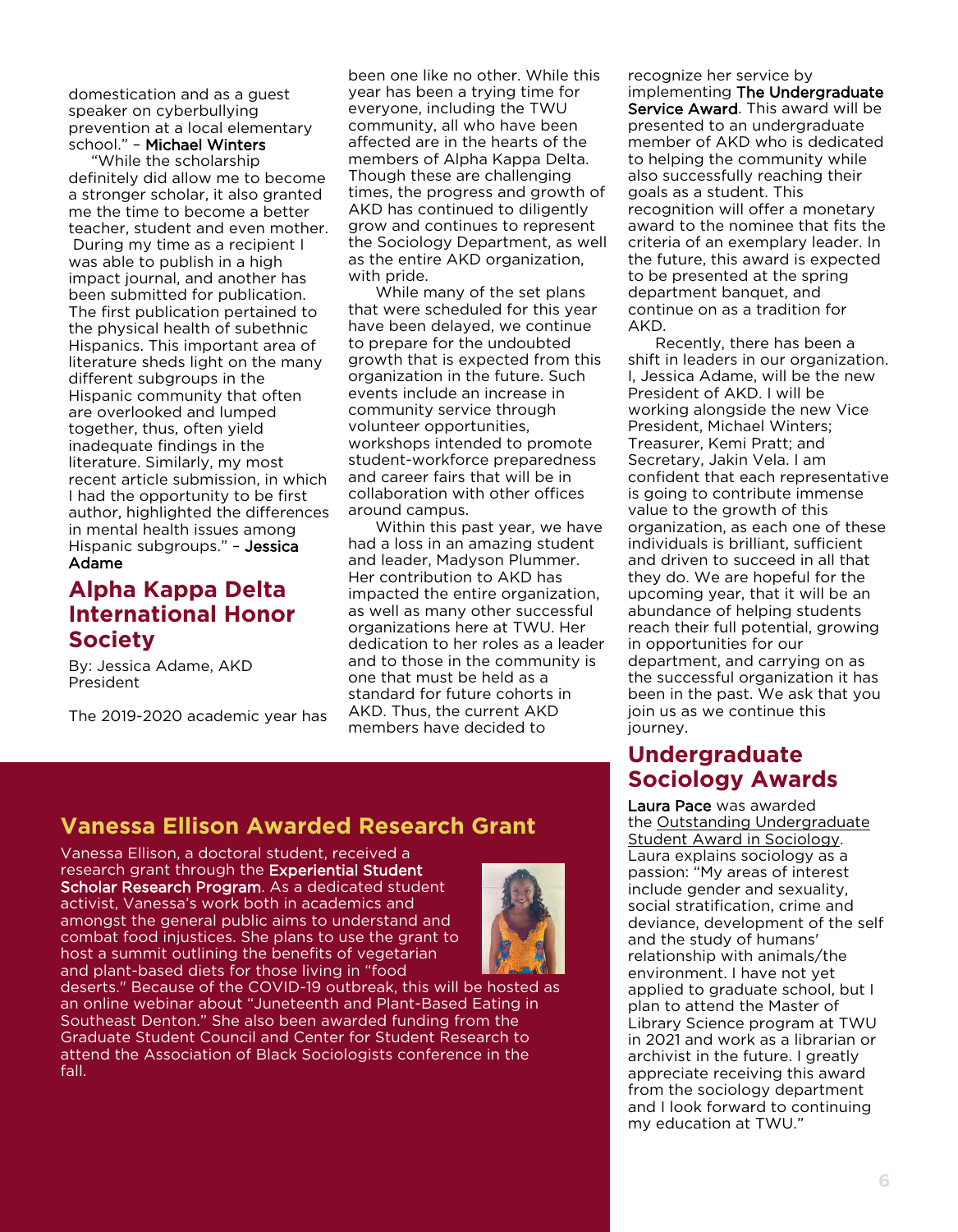## **Undergraduate Service Award**

Madeline Harris was awarded The Undergraduate Service Award for her exemplary acts of service. Created in honor of Mady Plummer, Madeline is the first recipient of this award. She has been an active member of AKD and the National Honor Society of Leadership and Success. She is also an intern at Denton County Friends of the Family. Madeline says, "Receiving this award means a lot to me. As a senior in the time of COVID-19, my last semester of college was cut short. This was disappointing because as a transfer student, I was already missing out on the whole four years of TWU experience, but to have my last semester coincide with a global pandemic was extremely disappointing. However, receiving this award reminds me of why I majored in Sociology (with an emphasis on social inequality) in the first place: to help others. Madyson Plummer strived to do good in the world and so do I."



#### David Braun-Harrison and Carlee

Eldredge were presented with the Outstanding Undergraduate Award in Criminal Justice. This is given to criminal justice undergraduate students in the Department of Sociology who are in good academic standing and have demonstrated outstanding records in academic performance and scholarship. David's emphasis is juvenile justice. He hopes to work toward nationwide programs that advocate for youth facing convictions that could last into adulthood. Carlee plans to pursue a career in law as either a police officer or paralegal. She attributes her passion for constitutional law to her high school social studies class.

 Stacy Spears was presented with the Best Portfolio Award in Sociology, given to a sociology undergraduate student in the Department of Sociology who is in good academic standing and submitted an excellent portfolio to the department.

# **Graduate Sociology Awards**

Aubree Evans and Jakin Vela received the Outstanding Doctoral Student Award in Sociology. Aubree describes her work: "I am interested in the ways in which education reproduces societal oppression and what teaching practices can create more autonomous learning opportunities." Jakin also details his interests: "I've been attracted to the field of sociology since my undergrad years because it aligned so well with my interests in social justice. Today, my sociological interests lean toward studying social belonging and solidarity in stigmatized groups and how these groups maintain cohesion through physical and digital environments."

Jessica Adame was given

the Outstanding Leadership Award in Sociology. Jessica has held many leadership positions within the department. She describes her appreciation for the award: "Being awarded the Leadership Award has been by far one of the most meaningful accomplishments of my career. I am hopeful that through my leadership I have impacted the students at TWU, as well as those outside of this institution, to continue to thrive in the direction of excellence in all that they do. "

 Soheil Sabriseilabi was presented with the Outstanding Sociology Graduate Student Award in Scholarship. Soheil has many scholarship

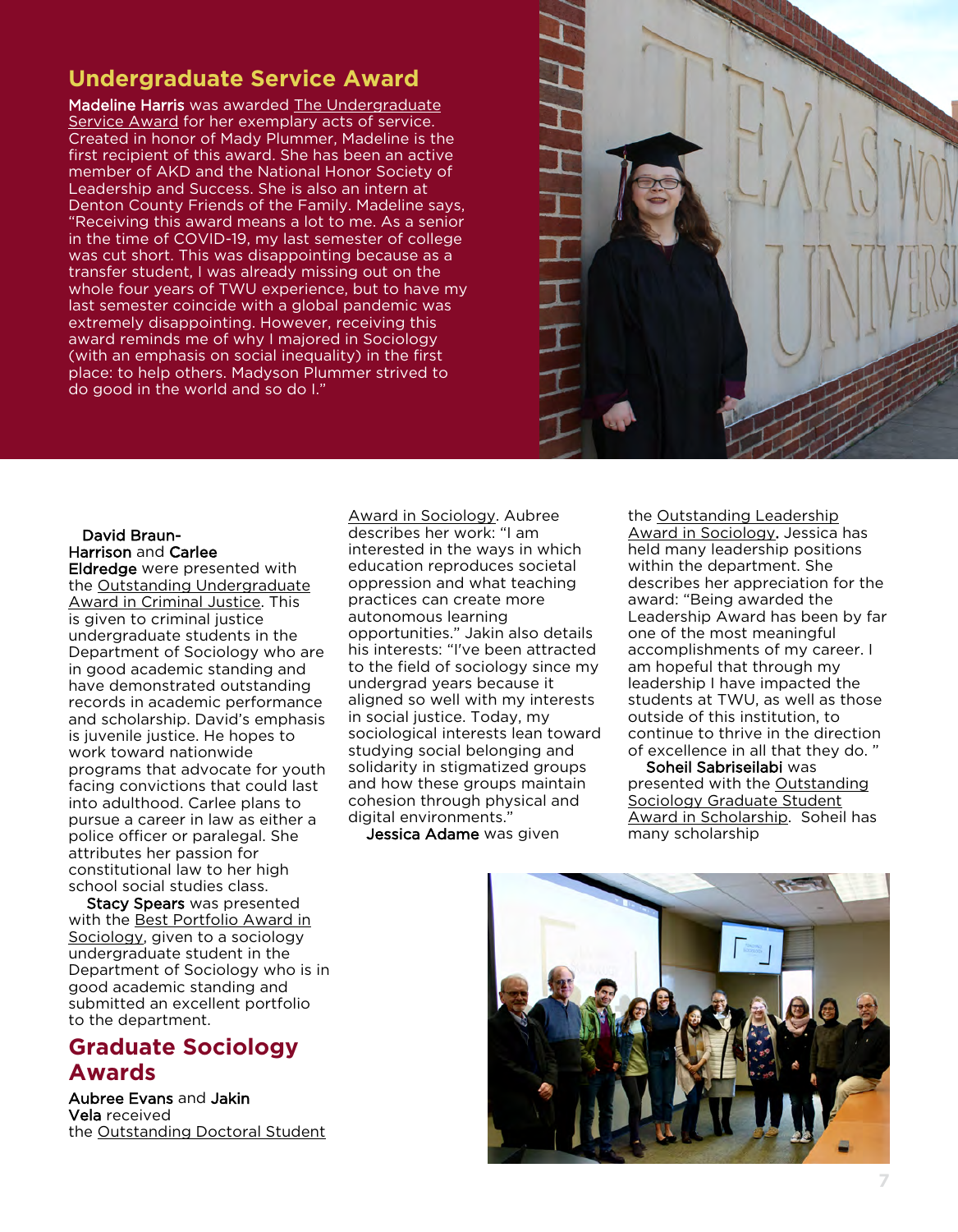

accomplishments: "I have submitted a paper for publication in the Journal of Death Studies. This paper is currently in the process of Revise and Resubmit and I expect it will be published in summer. I also had three papers accepted to be presented at three separate academic conferences: Academy of Criminal Justice Sciences (ACJS), Pacific Sociological Association (PSA), and Southern Sociological Society (SSS)."

 Danielle Barber and Terry Juneau were presented with Outstanding Graduate Teaching Assistant Award in Sociology. Danielle describes her approach to teaching: "I have been a graduate teaching assistant for almost three years now and have taught Current Social Problems, Women's Roles, Sexualities & Identities, Sociology of Sport, and Social Research. My goal is to always be a critically reflective teacher, which means being able to recognize power structures that create inequality and barriers to the learning process for students." Terry also strives to create a studentcentered learning environment, drawing on real-life examples. She goes above and beyond expectations of GTA's, often making sure her students are equipped with resources to achieve their goals.

 Madyson Plummer was awarded the Outstanding Sociology Graduate Student Award in Service. Mady unexpectedly passed away in January 2020. While she is deeply missed, her acts of service remain an example for many. Mady led

many department and campus initiatives with enthusiasm and compassion. She was known to always make people smile, a daily act of service in itself. May we all seek to serve like Mady did, adding goodness to the world through laugher and kindness.

 Janelle Cardenas and Hannah DeVries were given the Outstanding Master's Student Award in Sociology. Janelle's main interest is the academic foundation for college readiness. She currently coordinates a program for ESL students, helping them gain skills to be successful. Janelle says, "our success is to see

## **Ivy Naude Awarded Distinguished Staff Member**

Ivy Naude was presented with the Distinguished Staff Member Award by the Graduate Student Council in the Spring 2020. Anyone who has spent much time in the department would soon realize how imperative she is for our success. Students, faculty, and alumni would all agree with Dr. Lo's articulation: "Ivy demonstrates excellent organizational ability and is not only intelligent but proactive and dedicated. The department's recent successes seem to be neatly tied to these characteristics of Ivy's. Moreover, the general pleasure of working in our department daily seems tied to Ivy's helpfulness, her skill at listening, her generous spirit, and her infectious laugh."

 Ivy is not only the glue that allows our department to function efficiently and effectively, she is also a source

# *"I Change Myself, I Change the World." -Gloria Anzaldúa*

students progress through the ESL Program and provide them the skills they need for their future." Hannah describes her interests: "My academic work focuses on the cultural experiences of farmers, but I hope to engage with other applied and interdisciplinary environmental projects.

of constant kindness. After receiving the award, Ivy says, "I was so honored to receive the email notifying me of my nomination for the Distinguished Staff Member. To be chosen and have my contributions and dedication recognized is both humbling and rewarding. I truly enjoy working with the sociology faculty and students."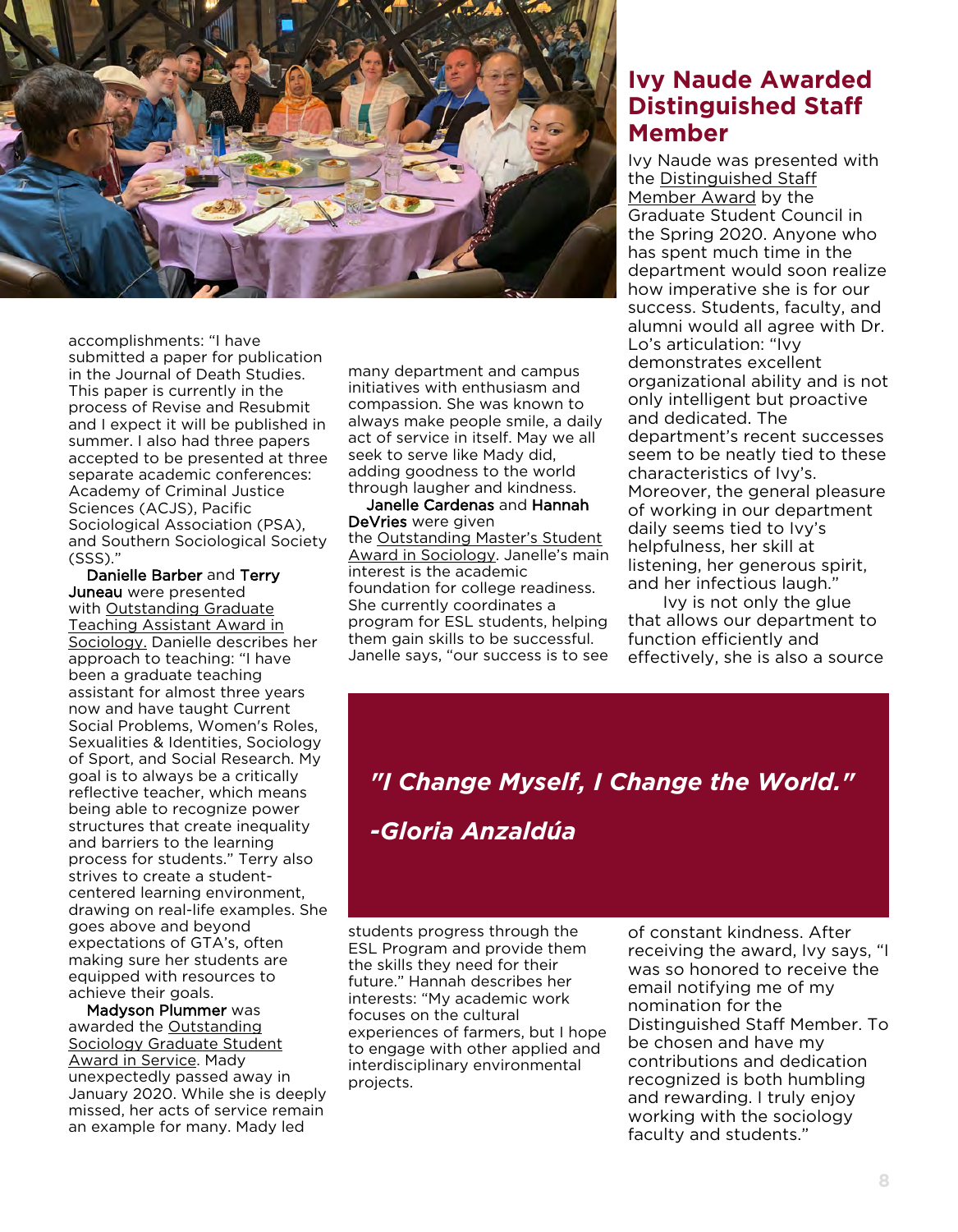## **Alumni Advisory Committee**

The Sociology Alumni Advisory Committee (SAAC), now in its third year, is led by board President Heather Gerling, Vice-Presidident Morgan Villavaso, Secretary Dr. William Ash-Houchen, and Community Relations Coordinator Kyndal DeBruin. Created by department chair Dr. Celia Lo, its chief purpose is to provide resources for current students navigating the professional job market, while also raising funds to support students via scholarship. Since its inception, SAAC has conducted three workshops in order to both provide students with helpful tips on mounting a successful job search, and on opportunities for social scientists across the government and non-profit job sectors. This academic year a strategic plan was created outlining steps to be taken by the board in Fall 2020, which will seek to collect and analyze data on job market trends and advertised preferred professional skills in the marketplace to better determine workshop topics and increase workshop attendance. We hope you will join us in 2020!

#### **Film Screening: When it Breaks**

Dr. Bones coordinated a special screening of the film When it Breaks, in February. The documentary follows Texas special education teacher Konrad Wert, who performs as a singer/songwriter under the name "Possessed by Paul James," as he travels the country advocating for special education. The star of the film and the director were in attendance and held a special Q&A session after the film's conclusion. The event was co-sponsored by the Department of Education.

#### **Graduate Student Teaching Workshops**

In both the fall of 2019 and the spring of 2020, each faculty member presented helpful tools for sociology graduate teaching assistants. These workshops are aimed to supplement graduate student teaching practices and provide advice on the most effect forms of teaching. During the fall, faculty presented on different obstacles of teaching in higher education and ways in which to overcome these. In the spring, faculty and veteran graduate teaching assistants outlined specific ways to engage in teaching three essential courses in any sociology department: research methodology, sociological theory, and statistics. Graduate students and faculty were then able to interact with a Q&A session.

## **Stanley Hinton Selected for Congressional Research**

Stanley Hinton, current PhD candidate, has recently been selected by the General Dynamics Information Technology to be a reviewer working with a Congressionally Directed Medical Research Program. This includes an all-expense paid trip to Washington DC to be a reviewer for the General Cancer Research Program and the Rare Cancer Research Program. Stanley was diagnosed with Multiple Myeloma three years ago. After volunteering to be a part of a treatment study, he is recovering better than doctors expected. He will now act as a lay expert on multiple myeloma, taking part in this review process before a Congressional Committee that provides research funding grants.

## **Student Highlight: Alexis Grant-Panting**

Alexis Grant-Panting was awarded the SAGE Publishing Keith Roberts Teaching Innovations Award. This award provides funds to support participation in Teaching and Learning at the ASA Conference 2020. Alexis hopes to utilize this opportunity to engage in ongoing conversations about human awareness of marginalized groups, specifically in education, rural communities, and intersectionalities. She writes, "My ultimate goal is to not only teach and research but to continue to work with underprivileged and underrepresented communities to use their voices to create change when needed."